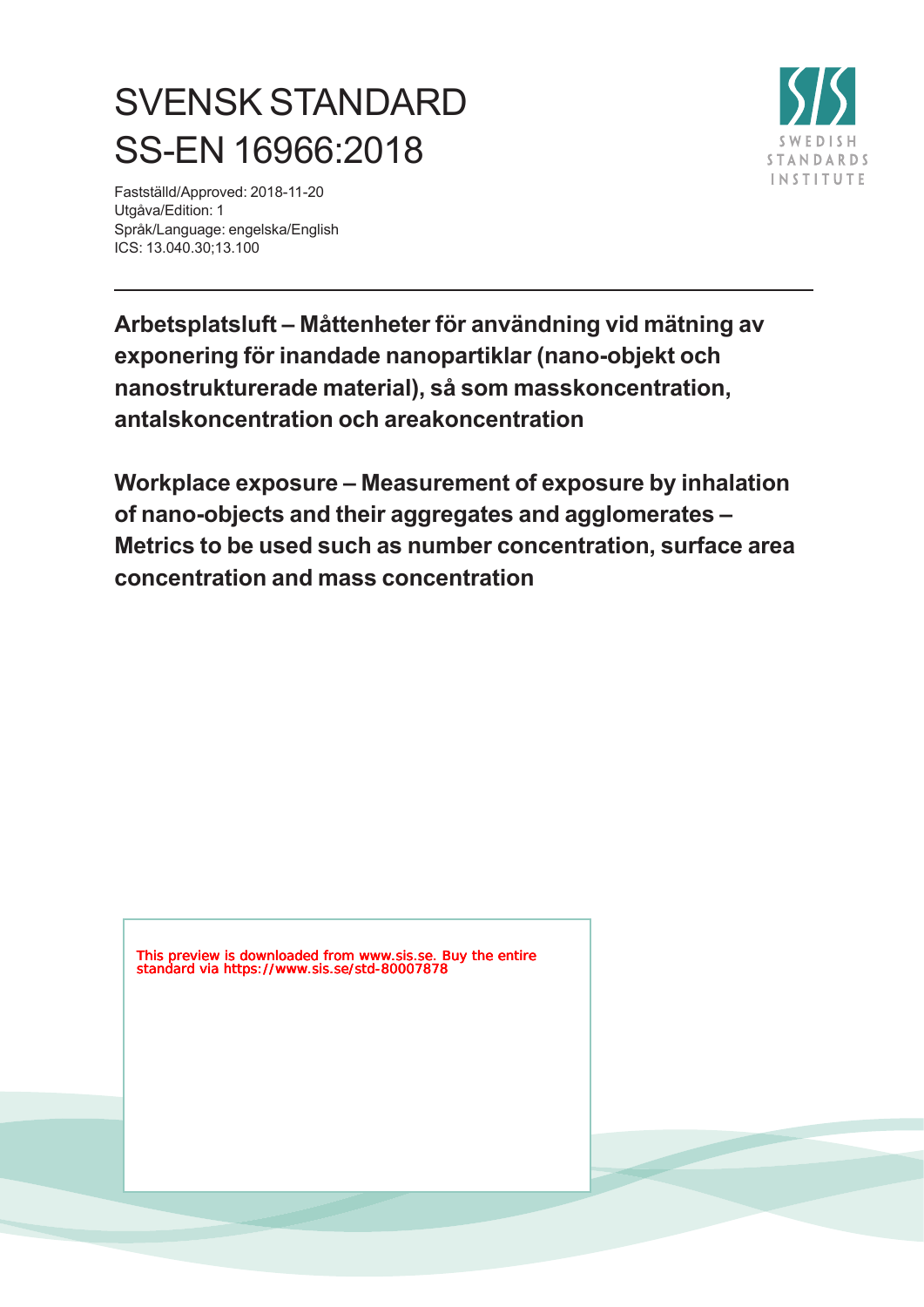# Standarder får världen att fungera

*SIS (Swedish Standards Institute) är en fristående ideell förening med medlemmar från både privat och offentlig sektor. Vi är en del av det europeiska och globala nätverk som utarbetar internationella standarder. Standarder är dokumenterad kunskap utvecklad av framstående aktörer inom industri, näringsliv och samhälle och befrämjar handel över gränser, bidrar till att processer och produkter blir säkrare samt effektiviserar din verksamhet.* 

#### **Delta och påverka**

Som medlem i SIS har du möjlighet att påverka framtida standarder inom ditt område på nationell, europeisk och global nivå. Du får samtidigt tillgång till tidig information om utvecklingen inom din bransch.

### **Ta del av det färdiga arbetet**

Vi erbjuder våra kunder allt som rör standarder och deras tillämpning. Hos oss kan du köpa alla publikationer du behöver – allt från enskilda standarder, tekniska rapporter och standardpaket till handböcker och onlinetjänster. Genom vår webbtjänst e-nav får du tillgång till ett lättnavigerat bibliotek där alla standarder som är aktuella för ditt företag finns tillgängliga. Standarder och handböcker är källor till kunskap. Vi säljer dem.

#### **Utveckla din kompetens och lyckas bättre i ditt arbete**

Hos SIS kan du gå öppna eller företagsinterna utbildningar kring innehåll och tillämpning av standarder. Genom vår närhet till den internationella utvecklingen och ISO får du rätt kunskap i rätt tid, direkt från källan. Med vår kunskap om standarders möjligheter hjälper vi våra kunder att skapa verklig nytta och lönsamhet i sina verksamheter.

**Vill du veta mer om SIS eller hur standarder kan effektivisera din verksamhet är du välkommen in på www.sis.se eller ta kontakt med oss på tel 08-555 523 00.**

# Standards make the world go round

*SIS (Swedish Standards Institute) is an independent non-profit organisation with members from both the private and public sectors. We are part of the European and global network that draws up international standards. Standards consist of documented knowledge developed by prominent actors within the industry, business world and society. They promote cross-border trade, they help to make processes and products safer and they streamline your organisation.*

#### **Take part and have influence**

As a member of SIS you will have the possibility to participate in standardization activities on national, European and global level. The membership in SIS will give you the opportunity to influence future standards and gain access to early stage information about developments within your field.

#### **Get to know the finished work**

We offer our customers everything in connection with standards and their application. You can purchase all the publications you need from us - everything from individual standards, technical reports and standard packages through to manuals and online services. Our web service e-nav gives you access to an easy-to-navigate library where all standards that are relevant to your company are available. Standards and manuals are sources of knowledge. We sell them.

#### **Increase understanding and improve perception**

With SIS you can undergo either shared or in-house training in the content and application of standards. Thanks to our proximity to international development and ISO you receive the right knowledge at the right time, direct from the source. With our knowledge about the potential of standards, we assist our customers in creating tangible benefit and profitability in their organisations.

**If you want to know more about SIS, or how standards can streamline your organisation, please visit www.sis.se or contact us on phone +46 (0)8-555 523 00**



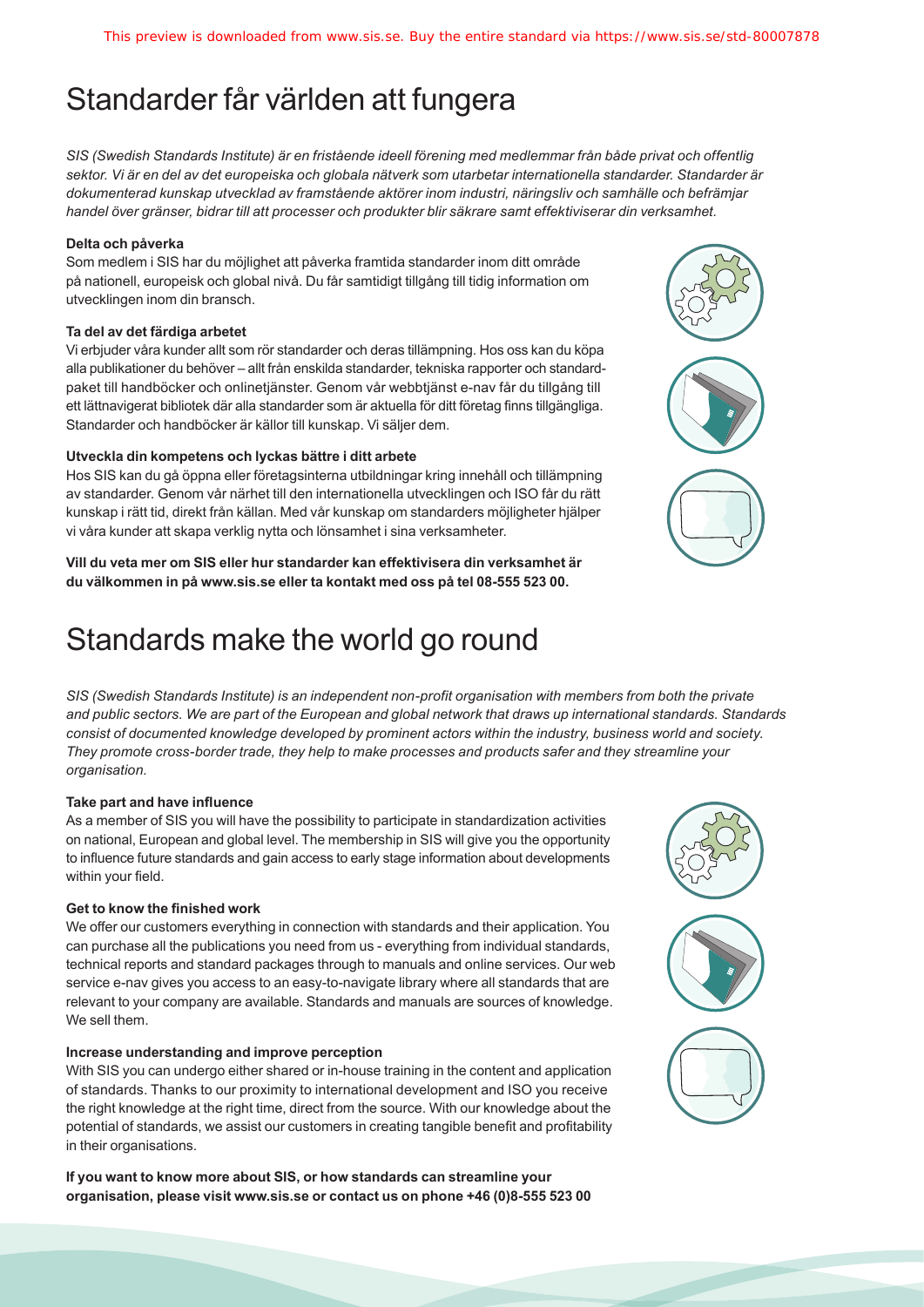Europastandarden EN 16966:2018 gäller som svensk standard. Detta dokument innehåller den officiella engelska versionen av EN 16966:2018.

The European Standard EN 16966:2018 has the status of a Swedish Standard. This document contains the official version of EN 16966:2018.

© Copyright / Upphovsrätten till denna produkt tillhör SIS, Swedish Standards Institute, Stockholm, Sverige. Användningen av denna produkt regleras av slutanvändarlicensen som återfinns i denna produkt, se standardens sista sidor.

© Copyright SIS, Swedish Standards Institute, Stockholm, Sweden. All rights reserved. The use of this product is governed by the end-user licence for this product. You will find the licence in the end of this document.

*Upplysningar om sakinnehållet i standarden lämnas av SIS, Swedish Standards Institute, telefon 08-555 520 00. Standarder kan beställas hos SIS som även lämnar allmänna upplysningar om svensk och utländsk standard.*

*Information about the content of the standard is available from the Swedish Standards Institute (SIS), telephone +46 8 555 520 00. Standards may be ordered from SIS, who can also provide general information about Swedish and foreign standards.*

Denna standard är framtagen av kommittén för Arbetsplatsluft, SIS / TK 423 / AG 03.

Har du synpunkter på innehållet i den här standarden, vill du delta i ett kommande revideringsarbete eller vara med och ta fram andra standarder inom området? Gå in på www.sis.se - där hittar du mer information.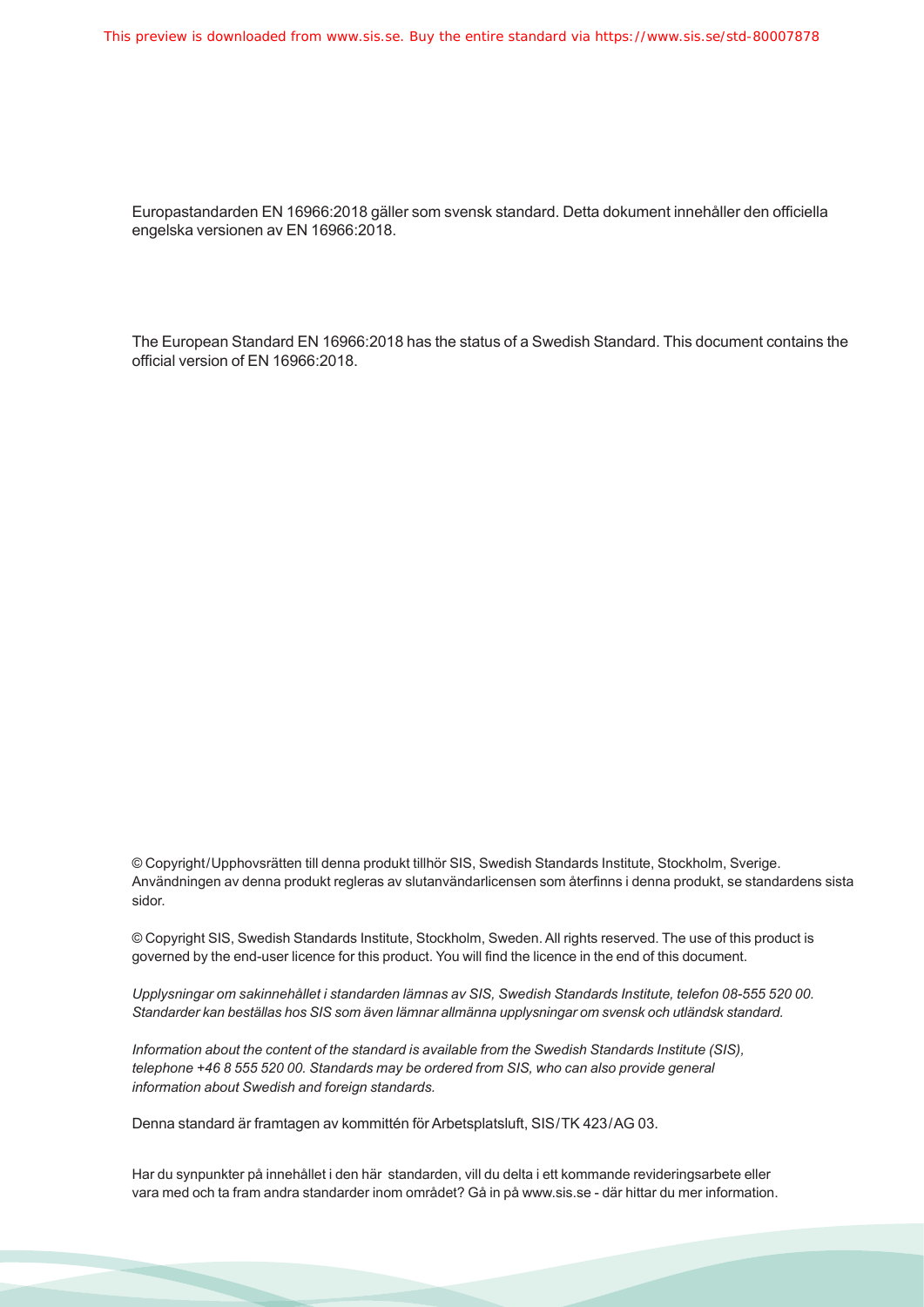This preview is downloaded from www.sis.se. Buy the entire standard via https://www.sis.se/std-80007878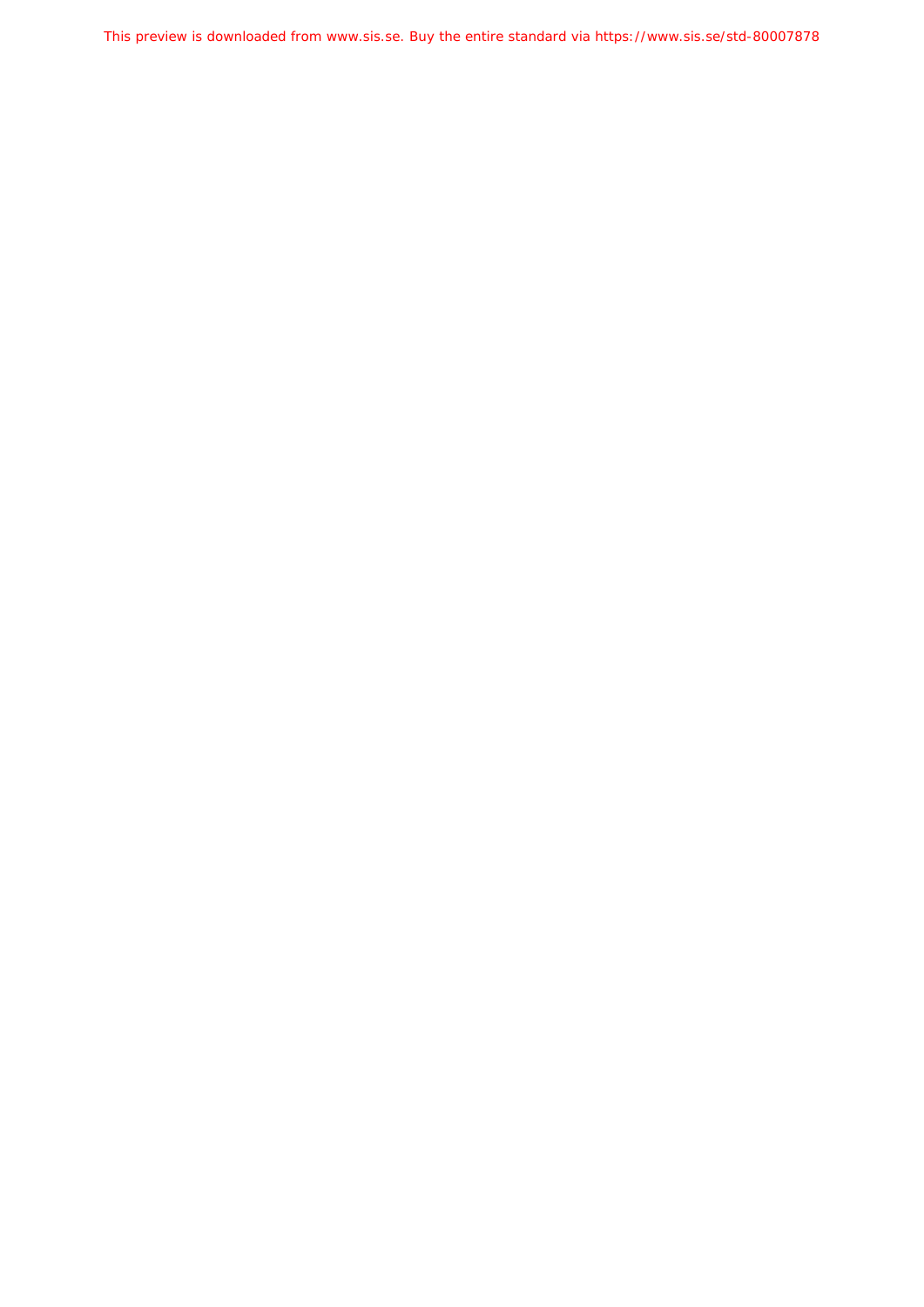# EUROPEAN STANDARD NORME EUROPÉENNE EUROPÄISCHE NORM

# **EN 16966**

November 2018

ICS 13.040.30

English Version

# Workplace exposure - Measurement of exposure by inhalation of nano-objects and their aggregates and agglomerates - Metrics to be used such as number concentration, surface area concentration and mass concentration

Exposition sur les lieux de travail - Mesurage de l'exposition par inhalation de nano-objets et de leurs agrégats et agglomérats - Métriques à utiliser telles que concentration en nombre, concentration en surface et concentration en masse

 Exposition am Arbeitsplatz - Messung der inhalativen Exposition gegenüber Nanoobjekten und deren Aggregaten und Agglomeraten - Zu verwendende Metriken wie Anzahlkonzentration, Oberflächenkonzentration und Massenkonzentration

This European Standard was approved by CEN on 27 August 2018.

CEN members are bound to comply with the CEN/CENELEC Internal Regulations which stipulate the conditions for giving this European Standard the status of a national standard without any alteration. Up-to-date lists and bibliographical references concerning such national standards may be obtained on application to the CEN-CENELEC Management Centre or to any CEN member.

This European Standard exists in three official versions (English, French, German). A version in any other language made by translation under the responsibility of a CEN member into its own language and notified to the CEN-CENELEC Management Centre has the same status as the official versions.

CEN members are the national standards bodies of Austria, Belgium, Bulgaria, Croatia, Cyprus, Czech Republic, Denmark, Estonia, Finland, Former Yugoslav Republic of Macedonia, France, Germany, Greece, Hungary, Iceland, Ireland, Italy, Latvia, Lithuania, Luxembourg, Malta, Netherlands, Norway, Poland, Portugal, Romania, Serbia, Slovakia, Slovenia, Spain, Sweden, Switzerland, Turkey and United Kingdom.



EUROPEAN COMMITTEE FOR STANDARDIZATION COMITÉ EUROPÉEN DE NORMALISATION EUROPÄISCHES KOMITEE FÜR NORMUNG

**CEN-CENELEC Management Centre: Rue de la Science 23, B-1040 Brussels** 

© 2018 CEN All rights of exploitation in any form and by any means reserved worldwide for CEN national Members.

Ref. No. EN 16966:2018 E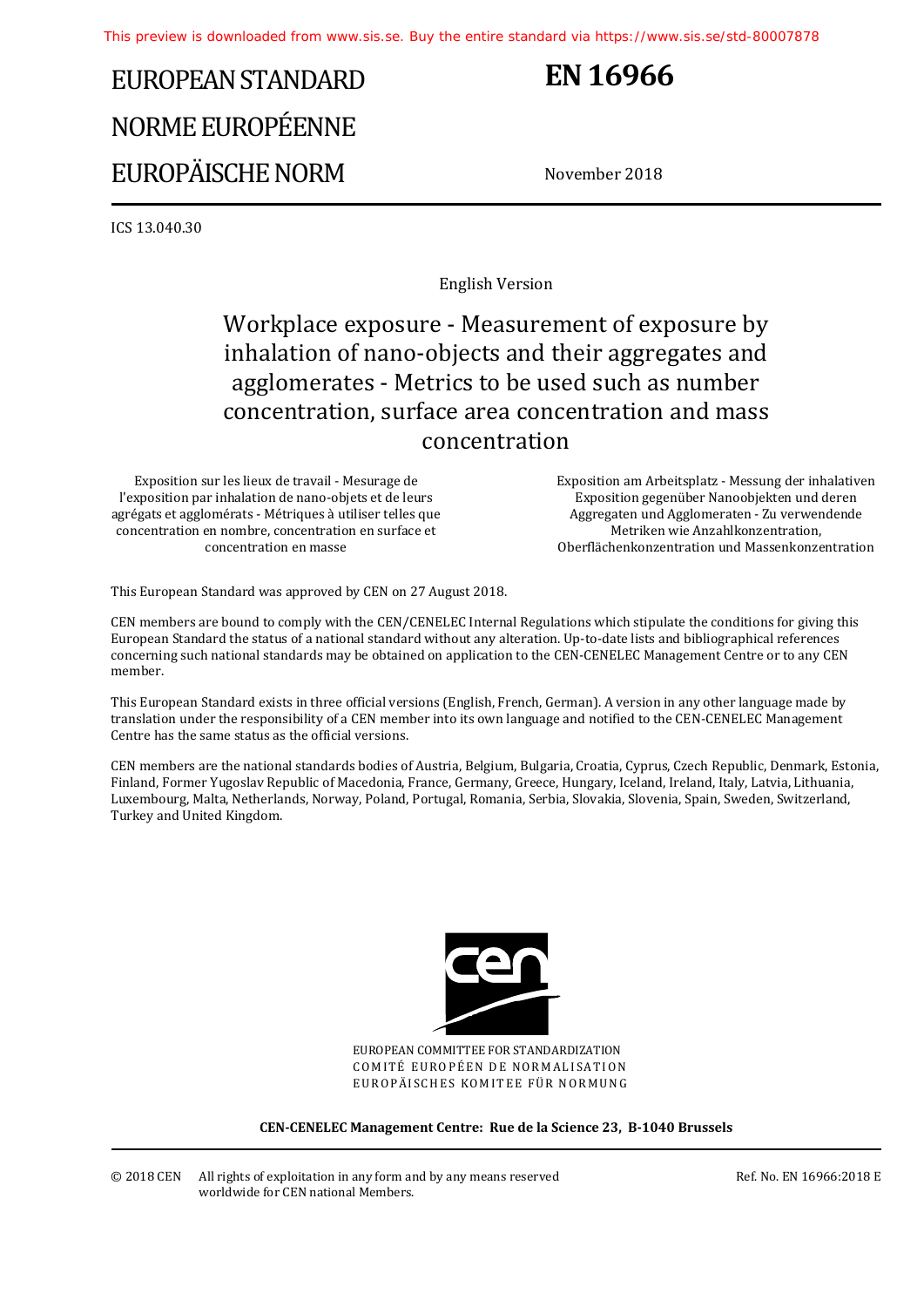# **Contents**

| 1                             |                                                                                      |  |  |
|-------------------------------|--------------------------------------------------------------------------------------|--|--|
| $\mathbf{2}$                  |                                                                                      |  |  |
| 3                             |                                                                                      |  |  |
| $\overline{\mathbf{4}}$       |                                                                                      |  |  |
| 5                             | Relevance of ISO definition for assessing health impacts of airborne NOAA  13        |  |  |
| 6<br>6.1<br>6.2<br>6.3<br>6.4 | NOAA number metric, NOAA surface area metric and NOAA mass metric 14                 |  |  |
| $\overline{7}$<br>7.1         |                                                                                      |  |  |
| 7.2                           |                                                                                      |  |  |
| 7.3<br>7.4                    |                                                                                      |  |  |
| 8                             |                                                                                      |  |  |
| 8.1                           |                                                                                      |  |  |
| 8.2<br>8.2.1                  | Introductory remarks regarding the measurement of particle metrics 18                |  |  |
| 8.2.2                         | Continuous measurement and display (using a monitor) or post-sampling analytical     |  |  |
| 8.2.3                         | Calculation/estimation of a NOAA metric based on the size-resolved NOAA              |  |  |
| 8.2.4                         | Calculation of NOAA mass ensemble metric based on the size-resolved NOAA mass        |  |  |
| 8.3                           |                                                                                      |  |  |
|                               | Annex A (informative) Source domains of workplace exposure scenarios for engineered/ |  |  |
|                               | Annex B (informative) Evolution of available instrumental technology since the       |  |  |
|                               | Annex C (informative) Direct-reading instruments for measuring the NOAA ensemble     |  |  |
| C.1                           |                                                                                      |  |  |
| C.2                           |                                                                                      |  |  |
| C.2.1                         |                                                                                      |  |  |
| C.2.2                         |                                                                                      |  |  |
| C.2.3                         |                                                                                      |  |  |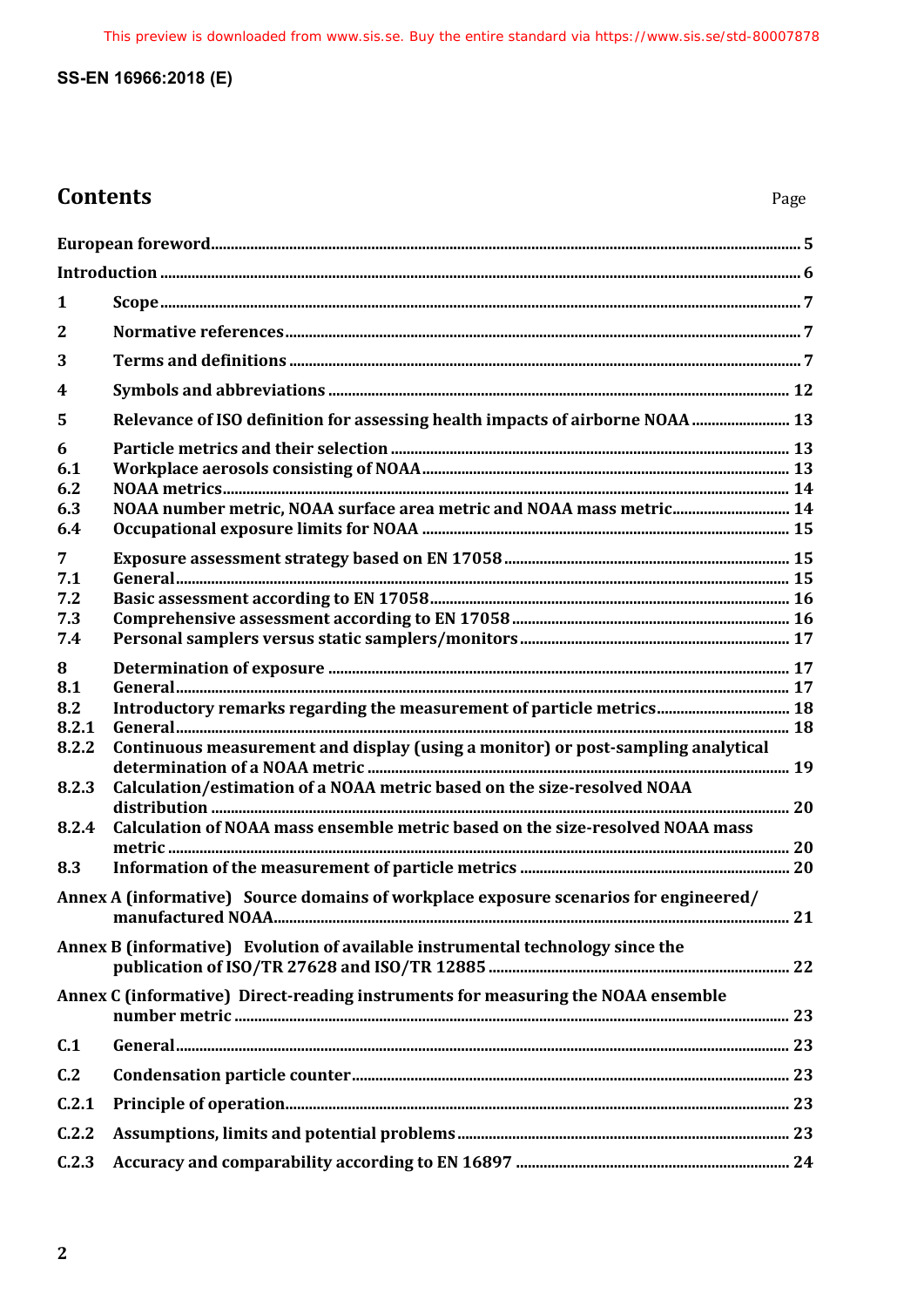| C.2.4           |                                                                                                                                                                 |     |
|-----------------|-----------------------------------------------------------------------------------------------------------------------------------------------------------------|-----|
| C.3             |                                                                                                                                                                 |     |
| C.3.1           |                                                                                                                                                                 |     |
| C.3.2           |                                                                                                                                                                 |     |
| C.3.3           |                                                                                                                                                                 |     |
|                 | Annex D (informative) Monitors for measuring the NOAA ensemble surface area metric26                                                                            |     |
| D.1             |                                                                                                                                                                 |     |
| D.2             |                                                                                                                                                                 |     |
| D.3             |                                                                                                                                                                 |     |
|                 | Annex E (informative) Samplers for determining the NOAA mass (chemical element)                                                                                 |     |
| E.1             |                                                                                                                                                                 |     |
| E.2             |                                                                                                                                                                 |     |
| E.2.1           |                                                                                                                                                                 |     |
| E.2.2           |                                                                                                                                                                 |     |
| E.3             |                                                                                                                                                                 |     |
| E.3.1           |                                                                                                                                                                 |     |
| E.3.2           |                                                                                                                                                                 |     |
|                 | Annex F (informative) Monitors for measuring the size-resolved NOAA number metric<br>(number-weighted electric mobility equivalent diameter distribution) 31    |     |
| F.1             |                                                                                                                                                                 |     |
| F <sub>12</sub> |                                                                                                                                                                 |     |
| F.2.1           |                                                                                                                                                                 |     |
| F.2.2           |                                                                                                                                                                 |     |
|                 |                                                                                                                                                                 | .32 |
|                 | Annex G (informative) Samplers for determining the size-resolved NOAA mass metric                                                                               |     |
|                 | [mass-weighted diffusive equivalent diameter distribution] by off-line analysis 33                                                                              |     |
| G.1             |                                                                                                                                                                 |     |
| G.2             |                                                                                                                                                                 |     |
| G.2.1           |                                                                                                                                                                 |     |
| G.2.2           |                                                                                                                                                                 |     |
|                 | Annex H (informative) Samplers for determining the size-resolved NOAA mass (chemical<br>element/compound) metric (mass-weighted aerodynamic equivalent diameter |     |
| H.1             |                                                                                                                                                                 |     |
| H.2             |                                                                                                                                                                 |     |
| H.2.1           |                                                                                                                                                                 |     |
| H.2.2           |                                                                                                                                                                 |     |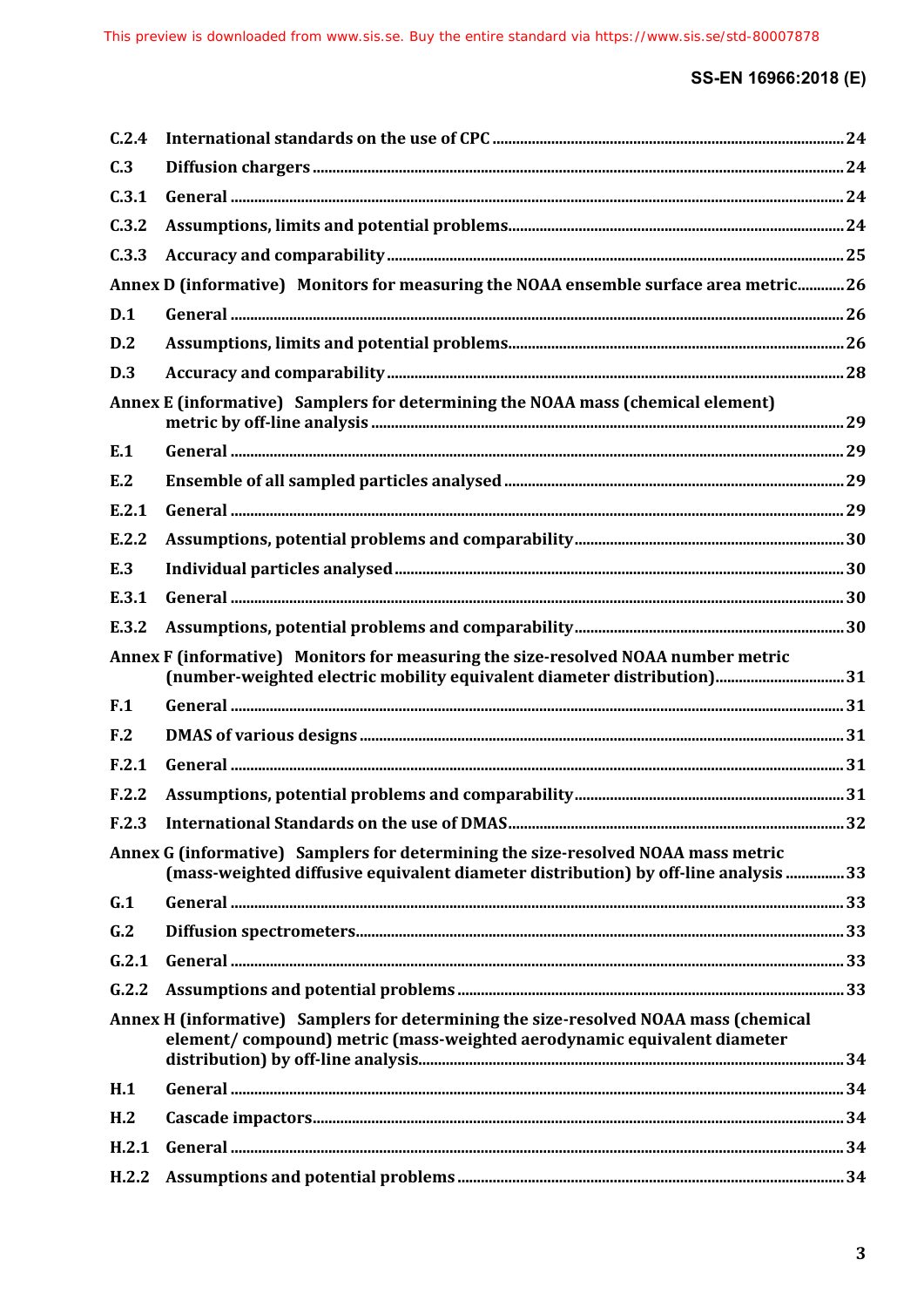|       | Annex I (informative) Monitors for determining the size-resolved NOAA number metric  |  |  |
|-------|--------------------------------------------------------------------------------------|--|--|
| I.1   |                                                                                      |  |  |
| I.2   |                                                                                      |  |  |
|       | Annex J (informative) Number-weighted minimum Feret diameter distribution of primary |  |  |
| J.1   |                                                                                      |  |  |
| J.2   |                                                                                      |  |  |
| J.3   |                                                                                      |  |  |
| J.3.1 |                                                                                      |  |  |
| I.3.2 |                                                                                      |  |  |
|       |                                                                                      |  |  |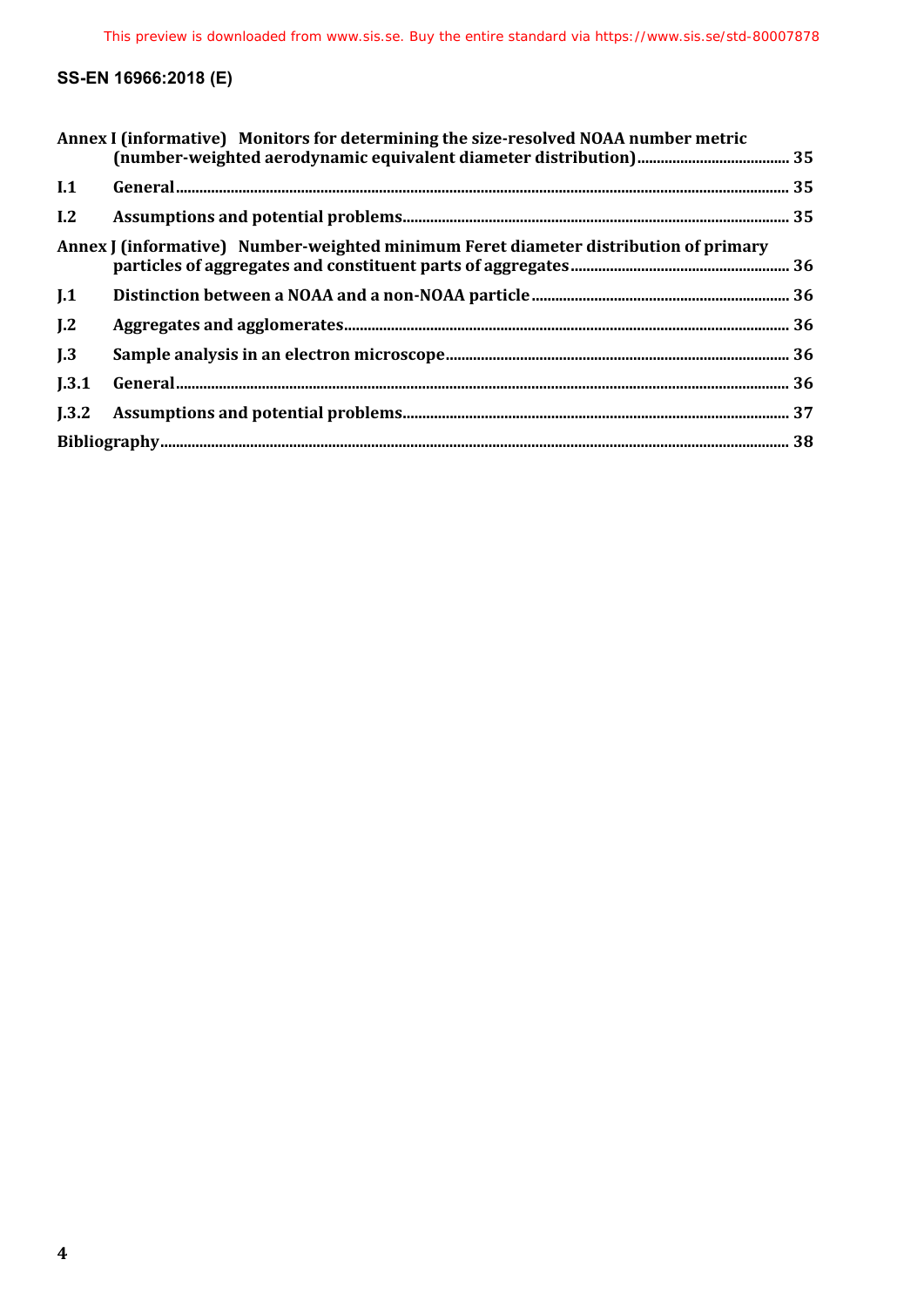# <span id="page-8-0"></span>**European foreword**

This document (EN 16966:2018) has been prepared by Technical Committee CEN/TC 137 "Assessment of workplace exposure to chemical and biological agents", the secretariat of which is held by DIN.

This European Standard shall be given the status of a national standard, either by publication of an identical text or by endorsement, at the latest by May 2019, and conflicting national standards shall be withdrawn at the latest by May 2019.

Attention is drawn to the possibility that some of the elements of this document may be the subject of patent rights. CEN shall not be held responsible for identifying any or all such patent rights.

This document has been prepared under a standardization request given to CEN by the European Commission and the European Free Trade Association.

According to the CEN-CENELEC Internal Regulations, the national standards organisations of the following countries are bound to implement this European Standard: Austria, Belgium, Bulgaria, Croatia, Cyprus, Czech Republic, Denmark, Estonia, Finland, Former Yugoslav Republic of Macedonia, France, Germany, Greece, Hungary, Iceland, Ireland, Italy, Latvia, Lithuania, Luxembourg, Malta, Netherlands, Norway, Poland, Portugal, Romania, Serbia, Slovakia, Slovenia, Spain, Sweden, Switzerland, Turkey and the United Kingdom.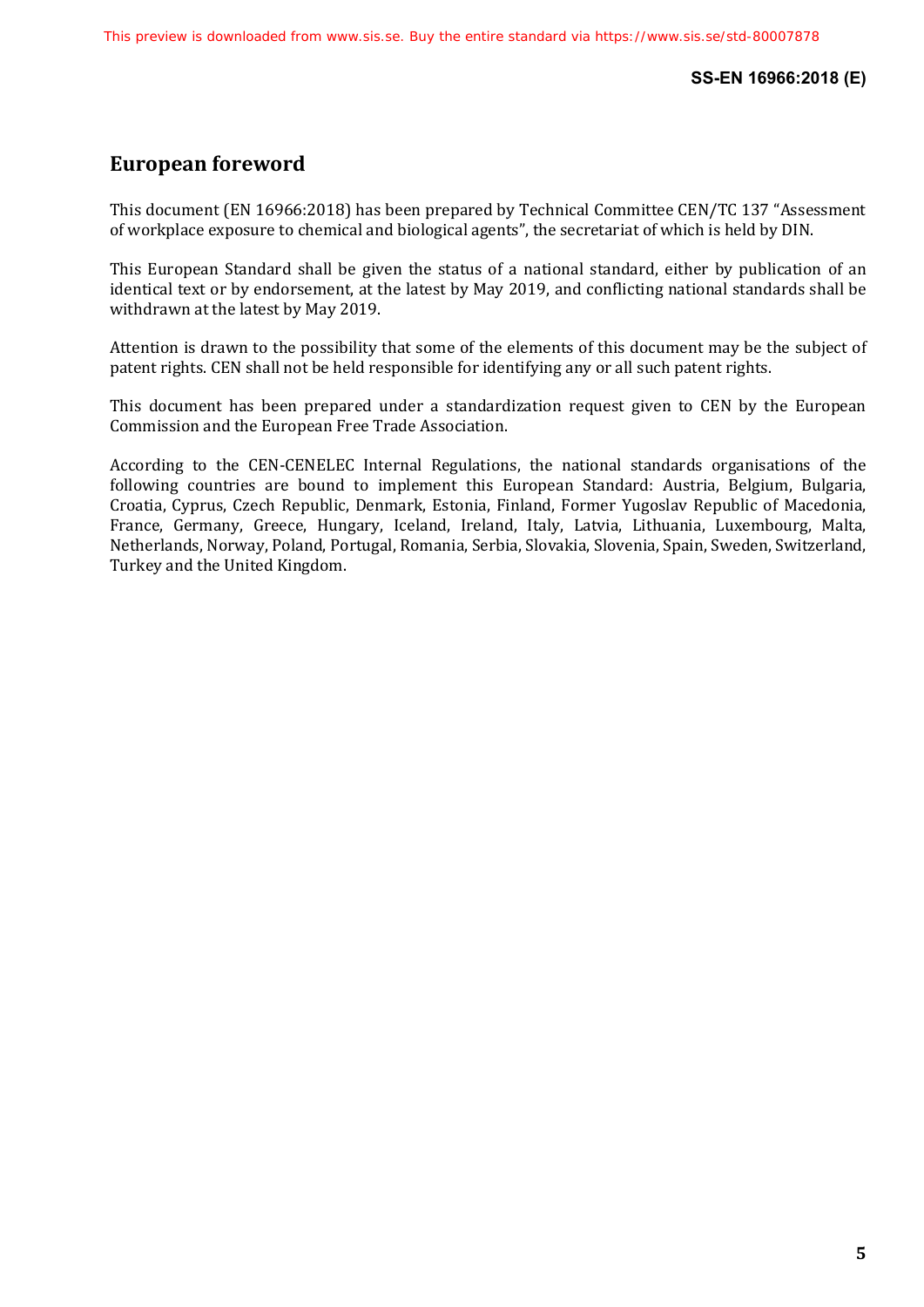# <span id="page-9-0"></span>**Introduction**

Historically, workers' occupational exposure to airborne non-radioactive particles has been expressed as mass concentrations. The main exception has been fibres of various compositions that have been given as a number concentration for fibres within specified diameter and length limits. Other exceptions are units of glycine per cubic metre for enzymes and number of colony-forming units for airborne microbiological organisms.

Engineered/manufactured nanomaterials are now being used on a wide scale. Only for a few nanomaterials is there currently large enough knowledge of which parameters of the exposure are critical for specific health end-points. Scientific documents for the elaboration of OELs for airborne nano-objects and their aggregates and agglomerates (NOAA) greater than 100 nm are limited, and nano-object specific legally binding Occupational Exposure Limits (OELs) have not been established. However, for some NOAA recommended OELs have been published. Currently, there is no overall agreement on the metric of occupational exposure to airborne NOAA. Nevertheless, all existing legally binding OELs are respected, as substances in their non-nanoscale or microscale form may have recognised OELs. Concentrations of airborne particles can be expressed as a number, surface area or mass concentrations. For spherical particles these are mathematically related to the integral over all particle sizes of the number of particles (per size) times the corresponding particle size raised to zero, two and three, respectively. The different expressions of particle concentrations are generally referred to as different metrics.

Instruments used for the determination of concentrations of airborne particles are generally based on a specific measurement principle that measures the particles in only one of the metrics. Particle concentrations given by these metrics are related to each other via the particle size distribution. In general it is difficult, not to say impossible, to recalculate a concentration given in one metric into another if the complete size distribution is not known and the particles are not spherical or of varying/unknown effective density. It is therefore important that the user of measurement data on occupational exposure to NOAA understands the concepts of particle metrics.

For comprehensive exposure assessments of NOAA, it is recommended that the occupational exposure is determined in parallel for more than one metric, as it is presently unknown which metric later will be considered as most relevant for the critical health effect.